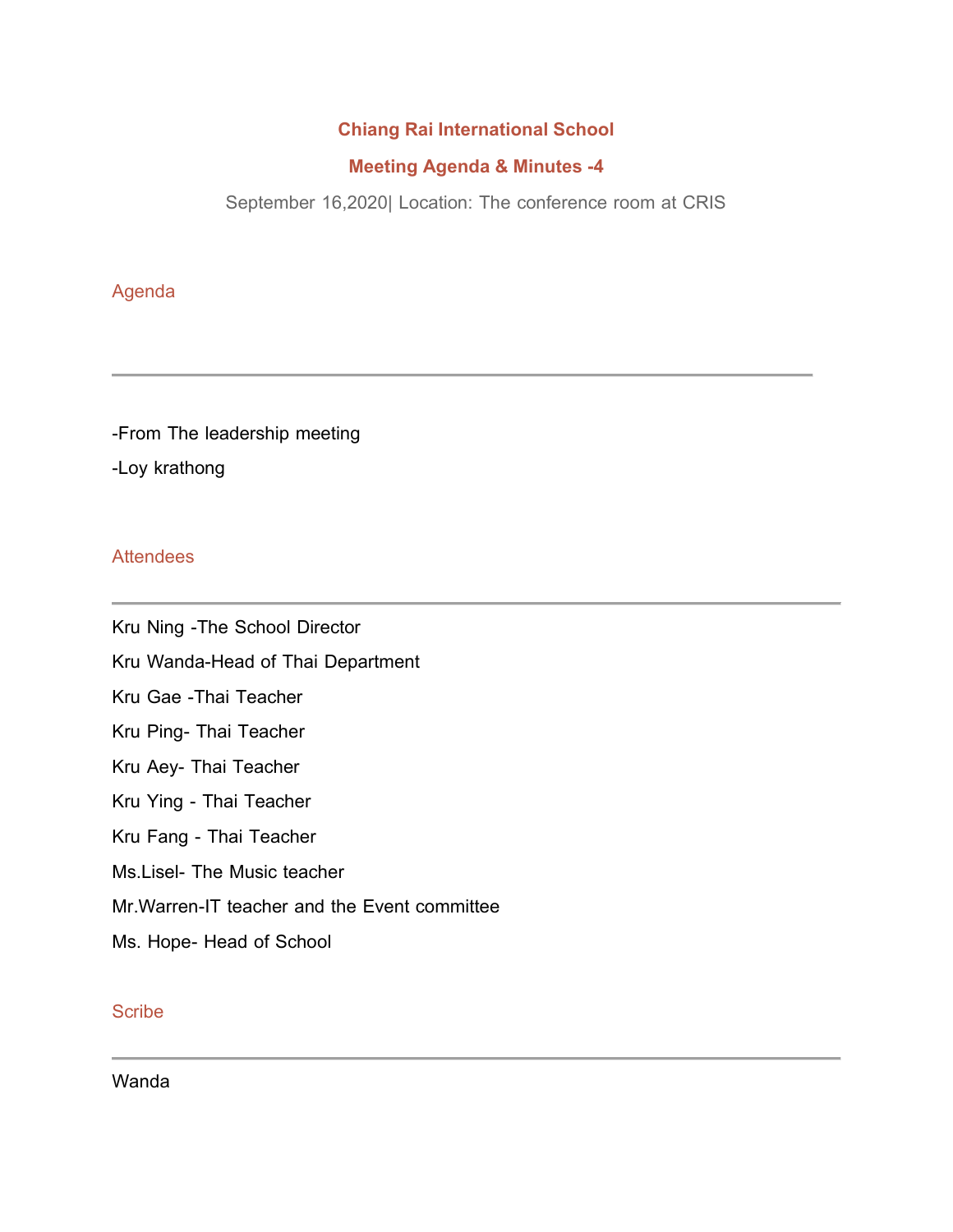#### **Minutes**

#### **1.From Leadership Meeting.**

-Sept.21-25, will be Spirit Week and the theme for each day will be send out by Student council soon.

- Sept.23 P.2-3 will be a House Day activity for kindergarten

-Sept25will be a House Day activity for primary and Secondary. In the morning will be for Primary students and in the afternoon will be for the Secondary students. For any information, Mr. Claudio will send out later.

-Detention for the secondary student who not turn in the assignment or homework. The teacher has to write the incident on Alma. Mr. Andrew will call the parent to know about this. After school, the student have to go to the Library and supervise by Ms.Sun -Looking for an expert to help the special needs students

-The students are asked to write Timeline during weekend to show to school. The IT team will out how to do this online.

#### **2.Loy krathong Day**

-Krathong making will be set up during Thai class in that week. On October31 will have the performances, Thai games, Thai arts and crafts, Thai food and drink

-3 performances from K.3 by Kru Aey,G.3by Kru Fang an G.8 by Kru Gae.

Please do not forget to send the information of each performance to the organizer of this event too.

-Pond G.8 and Dong Jun G.12 were nominee to be Mc.The teacher who have the student will ask them.

-Demonstrate

\*\*\*ขนมต้ม (Thai coconut ball) by Kru Ying